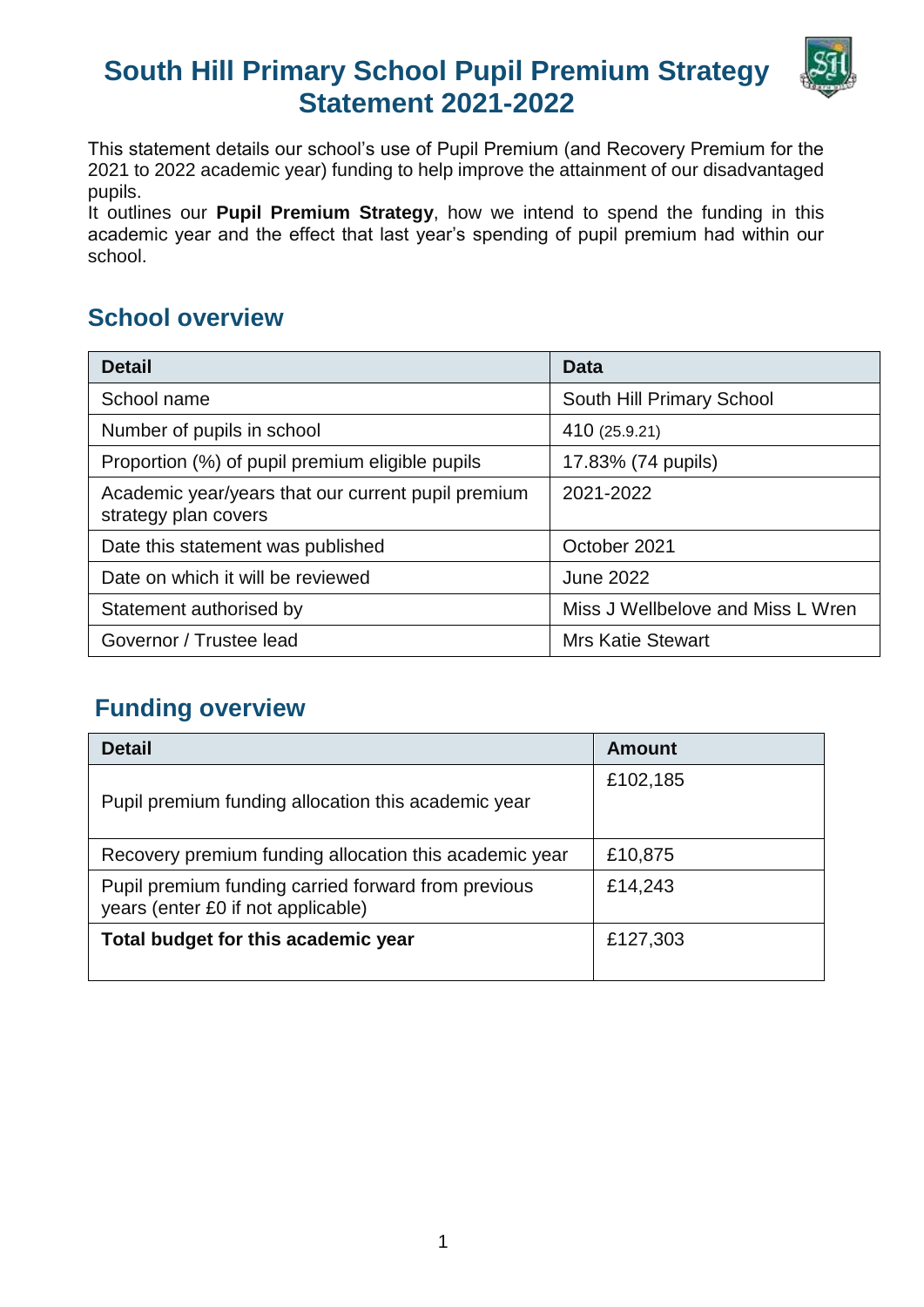# **Part A: Pupil premium strategy plan**

#### **Statement of intent**

We aim to effectively improve learning for *all* our pupils including our disadvantaged pupils, our vulnerable pupils and pupils with identified needs so that *all* pupils can access learning and enrichment and make progress.

We aim to enhance the quality of education through a strong focus on the implementation of the intended curriculum (through quality first teaching) to ensure there is positive impact on our pupils.

We aim to improve and advance the Personal Development and Behaviour and Attitudes of pupils so that they can access learning by supporting their emotional, social and mental wellbeing.

**Challenges** 

This details the key challenges to achievement that we have identified among our disadvantaged pupils.

| <b>Challenge</b><br>number | <b>Detail of challenge</b>                                                                                                                                                                                                                                                                                                                                                                                                                                                                                             |
|----------------------------|------------------------------------------------------------------------------------------------------------------------------------------------------------------------------------------------------------------------------------------------------------------------------------------------------------------------------------------------------------------------------------------------------------------------------------------------------------------------------------------------------------------------|
| 1                          | <b>Progress and Attainment:</b><br>In some classes, attainment and progress in core subjects shows a gap<br>between PPG pupils and non-PPG pupils. This is particularly prevalent in<br>Reading and Writing.                                                                                                                                                                                                                                                                                                           |
| $\overline{2}$             | <b>Attendance and Punctuality:</b><br>Attendance rates for PPG pupils is lower than non-PPG pupils.<br>A higher percentage of non-PPG pupils have poor punctuality.<br>(PPG: authorised 5.54, unauthorised 2.15% Late before registers 0.66%, Late<br>after registers 0.28%<br>Non-PPG: authorised 2.6, unauthorised 0.63%, Late before registers 0.17%, Late<br>after registers 0.05%)                                                                                                                                |
| 3                          | <b>Cultural Capital and Enrichment Opportunities:</b><br>Limited resources, vocabulary, knowledge and experiences of the world<br>which limit the enrichment for some pupils.                                                                                                                                                                                                                                                                                                                                          |
| $\overline{4}$             | <b>Financial Hardship:</b><br>Support required for some pupils with uniform, shoes, PE Kit, food and<br>school resources.                                                                                                                                                                                                                                                                                                                                                                                              |
| 5                          | <b>Individual Needs:</b><br>Specific needs of some pupils need identifying to ensure the correct<br>support strategies.<br><b>Additional Learning Needs:</b><br>23.75% of our pupils with PPG have identified SEND<br>2.5 % of our PPG pupils have identified specific learning SEN<br>2.5% of our PPG pupils have identified moderate leaning difficulties<br>3.75% of our PPG pupils have identified Speech and Language SEN<br>15 % of our PPG pupils have identified social and emotional, mental health<br>needs. |
| 6                          | <b>Home/ School Engagement:</b><br>Communications between home and school and limited home learning<br>support for some PPG pupils can affect learning and progress.                                                                                                                                                                                                                                                                                                                                                   |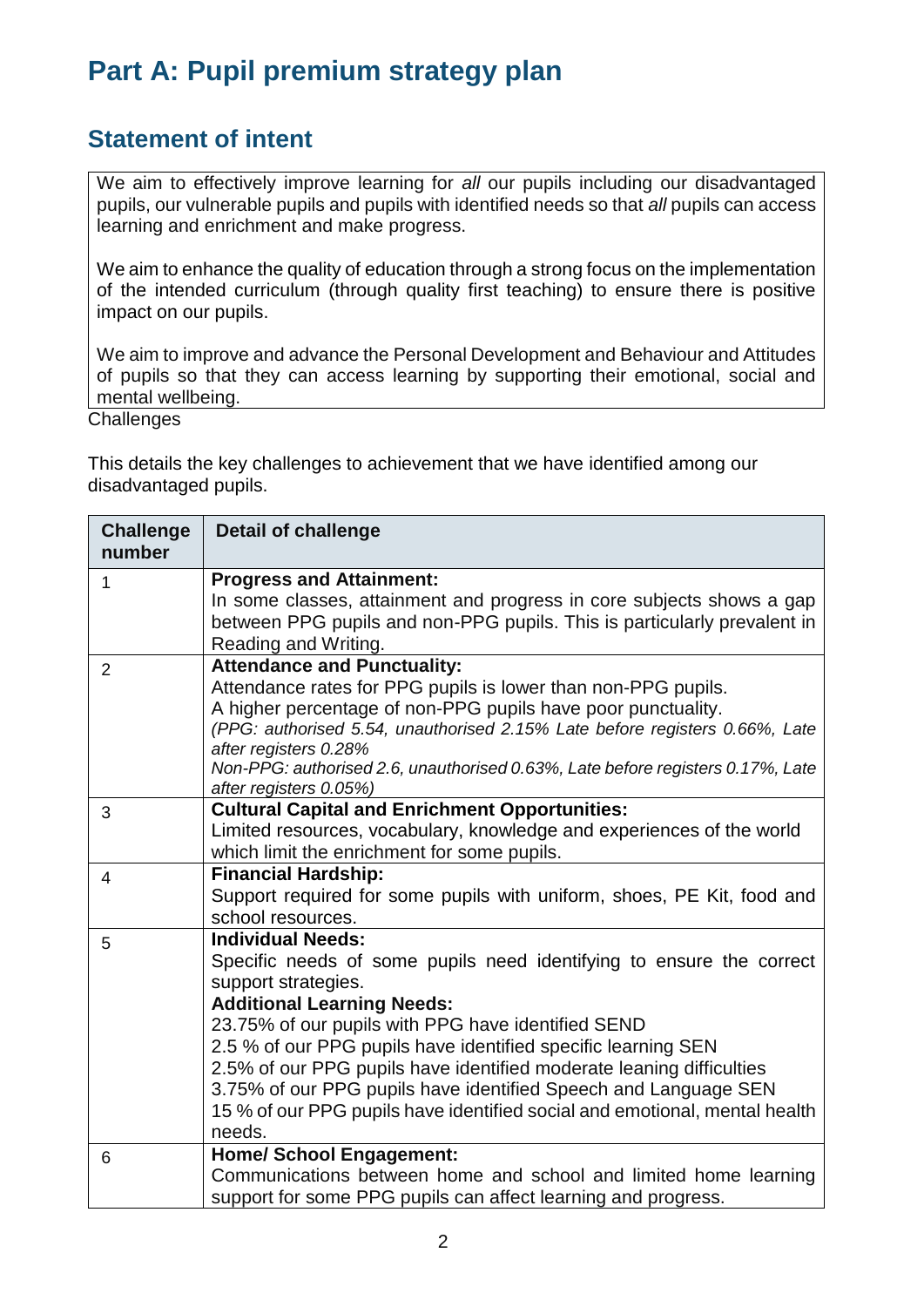## **Intended outcomes**

This explains the outcomes we are aiming for **by the end of our current strategy plan**, and how we will measure whether they have been achieved.

| <b>Intended outcome</b>                                                                                                                                                                                                                                                   | <b>Success criteria</b>                                                                                                                                                                                                                                                                            |
|---------------------------------------------------------------------------------------------------------------------------------------------------------------------------------------------------------------------------------------------------------------------------|----------------------------------------------------------------------------------------------------------------------------------------------------------------------------------------------------------------------------------------------------------------------------------------------------|
| <b>Progress and Attainment:</b><br><b>Reading and Writing</b><br>To aim for PPG pupils throughout the school<br>to meet curriculum expectations in Reading,<br>Writing, Maths and the Phonics Screening<br>(or have made measurable progress which<br>can be evidenced.)  | The percentage attainment gap<br>difference between PPG pupils and<br>Non-PPG pupils to be less in reading,<br>writing and the Phonics Screening.                                                                                                                                                  |
| <b>Additional Learning Needs:</b><br>PPG pupils with additional needs will make<br>progress in their learning.                                                                                                                                                            | The progress of disadvantaged pupils<br>with additional needs increases or is<br>measured and evidenced through case<br>studies.                                                                                                                                                                   |
| <b>Attendance and Punctuality:</b><br>PPG pupils attendance and punctuality<br>improves in line with non-PPG pupils.                                                                                                                                                      | A robust Attendance system ensures<br>regular monitoring of attendance and<br>lateness.                                                                                                                                                                                                            |
| <b>Cultural Capital and Enrichment</b><br><b>Opportunities:</b><br>All pupils access a broad curriculum with<br>extended learning opportunities beyond the<br>classroom and enrichment opportunities.                                                                     | For all pupils to gain enriched learning<br>experiences e.g:<br><b>Forest Schools session for every class</b><br>for one whole term.<br><b>Bespoke Music Curriculum with expert</b><br>teacher for every class for one whole<br>term.<br>QFT ensures enrichment opportunities<br>through learning. |
| <b>Financial Hardship:</b><br>have<br>pupils<br>the<br>uniform,<br>All<br>correct<br>equipment and feel part of the<br>school<br>community.<br>Food provided to pupils who have missed<br>breakfast.<br>Pupils have access to extra-curricular clubs<br>and school trips. | School trips, extra-curricular activities,<br>uniform, equipment payments support                                                                                                                                                                                                                  |
| <b>Individual Needs:</b><br>Pupils will receive targeted support based on<br>their specific needs.                                                                                                                                                                        | Pupil's individual needs will be identified<br>on a PPG Matrix and targeted support<br>will ensure progress is made in the<br>areas specified.                                                                                                                                                     |
| <b>Home/ School Engagement:</b><br>Parents and School relationships are strong<br>in support of our pupils learning and<br>wellbeing.                                                                                                                                     | Time is invested in building<br>relationships with parents (Class Dojo,<br>Workshops, Phone calls)                                                                                                                                                                                                 |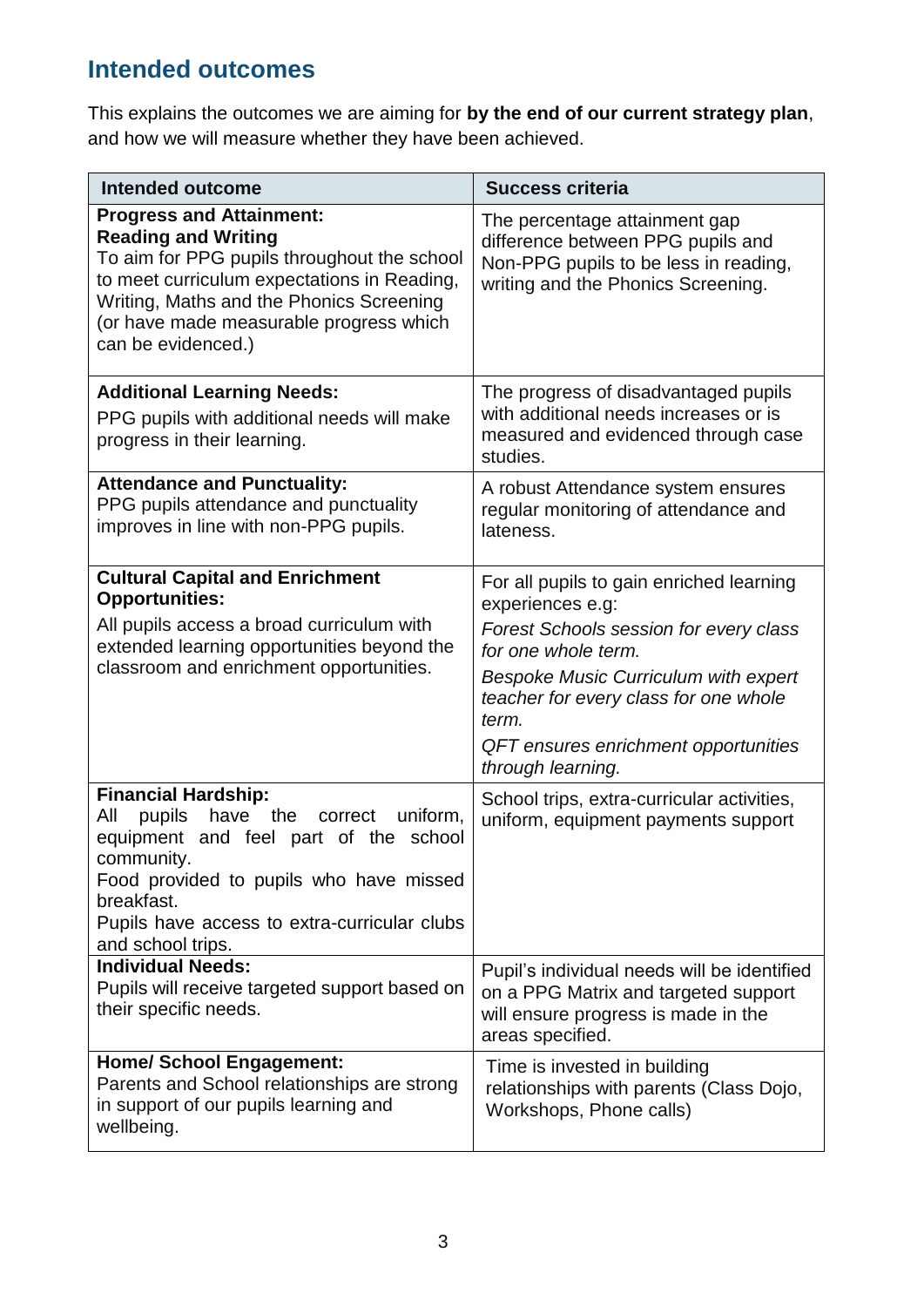# **Activity in this academic year**

This details how we intend to spend our pupil premium (and recovery premium funding) **this academic year** to address the challenges listed above.

#### **Teaching (Quality First Teaching)**

#### **Budgeted Cost: £16,255**

| <b>Activity</b>                                                                                                                                                                                                                                                                                                                                                                                                                                                                                                                                                                  | <b>Evidence that supports this</b><br>approach                                                                                                                                                                                                                                                                                                                                                                                                                                                                                                                                                                                                                                               | Challenge number(s)<br>addressed                                                                                                                                                   |
|----------------------------------------------------------------------------------------------------------------------------------------------------------------------------------------------------------------------------------------------------------------------------------------------------------------------------------------------------------------------------------------------------------------------------------------------------------------------------------------------------------------------------------------------------------------------------------|----------------------------------------------------------------------------------------------------------------------------------------------------------------------------------------------------------------------------------------------------------------------------------------------------------------------------------------------------------------------------------------------------------------------------------------------------------------------------------------------------------------------------------------------------------------------------------------------------------------------------------------------------------------------------------------------|------------------------------------------------------------------------------------------------------------------------------------------------------------------------------------|
| <b>Whole School Reading Focus:</b><br><b>Develop Guided Reading</b><br>Provision across the school<br><b>Develop Guided Reading</b><br>Teaching across the school<br>through QFT<br>Pupils frequently Reading to<br>adults<br>Implement new Reading Club<br><b>Embed the KS2 Reading</b><br>Scheme<br><b>Purchase additional Non-Fiction</b><br><b>Books</b><br>Re-vamp the school Library<br>Weekly visits to the school<br>Library<br>Ensure reading corners have age<br>related provision and promote a<br>love of reading<br>Feedback given to impact<br>reading             | If our pupils are confident<br>readers, they can access other<br>areas of the curriculum more<br>easily.<br>'The curriculum ensures that<br>pupils read at age-appropriate<br>levels.' (Ofsted Inspection<br>Handbook)<br>'If pupils are not able to read to<br>an age-appropriate level and<br>fluency, they will be incapable of<br>accessing the rest of the<br>curriculum, and they will rapidly<br>fall behind.' (Ofsted Inspection<br>Handbook)<br>If our pupils are confident readers,<br>this can harbour a love of reading<br>and offer enrichment.<br>The largest impact on learning<br>comes from Quality First<br>Teaching (QFT), Education<br><b>Endowment Foundation (EEF)</b> | 1 Progress and Attainment<br>3 Cultural Capital and<br><b>Enrichment Opportunities</b><br>5 Individual<br>Needs/Additional Learning<br><b>Needs</b>                                |
| <b>Phonics Scheme and Early</b><br>Reading:<br><b>Embed QFT of Phonics with</b><br>opportunities to practice phonics<br>and early reading throughout the<br>day in EYFS and KS1<br>In house coaching for RWI and<br>Phonics teaching to occur termly<br>RWI leads in EYFS and KS1 to<br>model and monitor QFT of<br>phonics and ensure the phonics<br>scheme is effective<br>Extend the daily teaching of<br>phonics if needed to allow catch<br>up to take place<br>Reading books match the<br>grapheme-phoneme<br>correspondence they know at<br>home and at school and pupils | As above<br><b>Effective Phonics teaching</b><br>'makes the biggest difference in<br>the classroom.' Research from<br>the EEF                                                                                                                                                                                                                                                                                                                                                                                                                                                                                                                                                                | 1 Progress and Attainment<br>3 Cultural Capital and<br><b>Enrichment Opportunities</b><br>5 Individual<br>Needs/Additional Learning<br><b>Needs</b><br>6 Home/School<br>Engagement |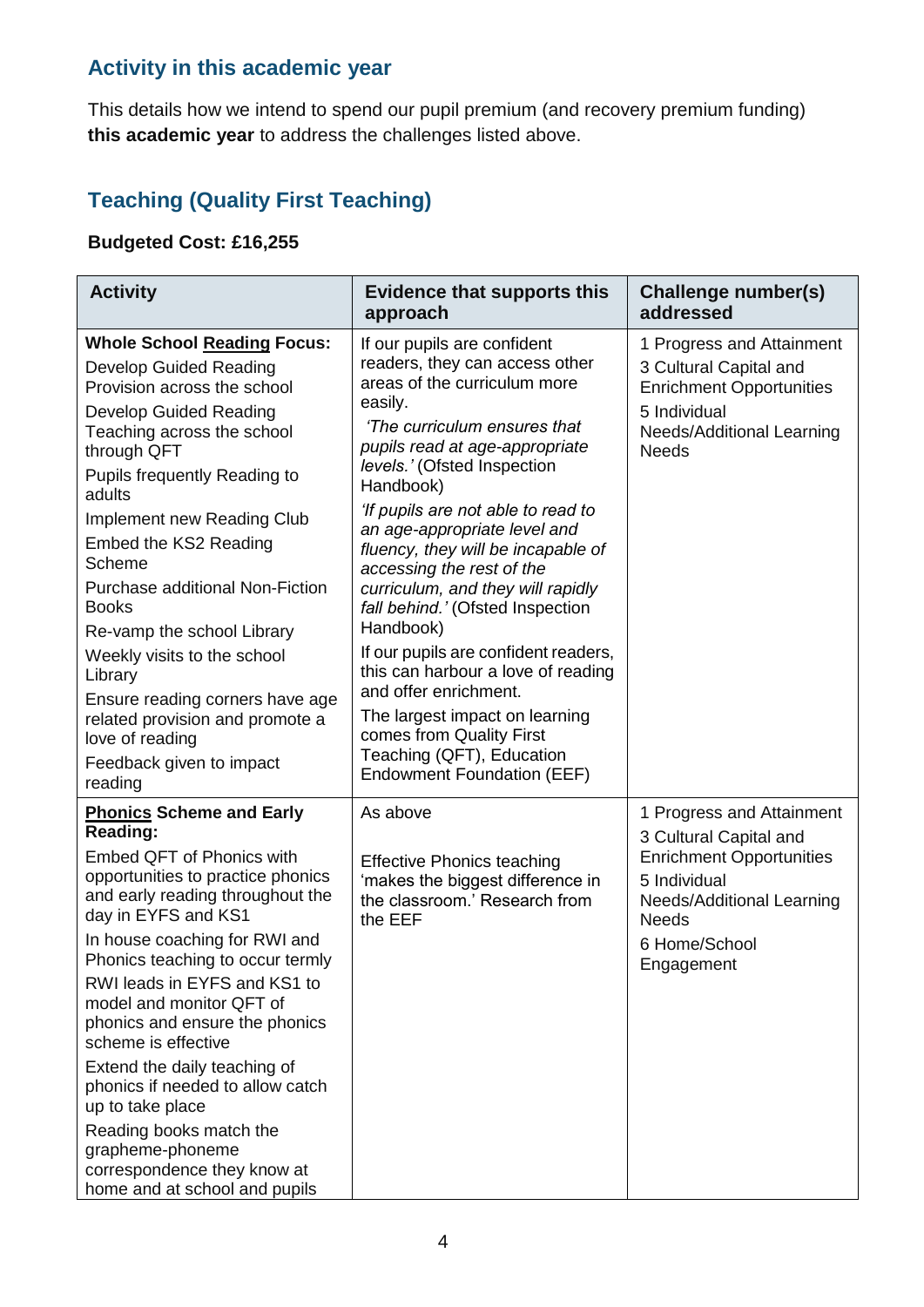| are given practice time to read<br>and re-read their books<br>Wellcomm Speech and<br>Language screening in EYFS<br>supports timely interventions                                                                                                                                                                                                                                                                                                                                                                                                                                                                                                                                                                |                                                                                                                                                                                                                                                                                                                                                                                            |                                                                                                                                                                                                                   |
|-----------------------------------------------------------------------------------------------------------------------------------------------------------------------------------------------------------------------------------------------------------------------------------------------------------------------------------------------------------------------------------------------------------------------------------------------------------------------------------------------------------------------------------------------------------------------------------------------------------------------------------------------------------------------------------------------------------------|--------------------------------------------------------------------------------------------------------------------------------------------------------------------------------------------------------------------------------------------------------------------------------------------------------------------------------------------------------------------------------------------|-------------------------------------------------------------------------------------------------------------------------------------------------------------------------------------------------------------------|
| <b>Whole School Writing Focus:</b><br><b>Embed QFT:</b><br>Develop the Writing Journey<br>across the school through staff<br><b>CPD</b><br>Embed QFT in writing across the<br>school from EYFS to Year 6<br>Embed grammatical concepts<br>teaching to support writing<br>development<br>Feedback is embedded and<br>supports learning for all pupils                                                                                                                                                                                                                                                                                                                                                            | "Ensuring teachers are supported<br>to keep improving is the key<br>ingredient of a successful<br>school." Education Endowment<br>Foundation (EEF)<br>The largest impact on learning<br>comes from Quality First<br>Teaching (QFT). Education<br><b>Endowment Foundation (EEF)</b><br>Pupils learn best through<br>Feedback (EEF)                                                          | 1 Progress and Attainment<br>3 Cultural Capital and<br><b>Enrichment Opportunities</b><br>4 Financial Hardship<br>5 Individual<br>Needs/Additional Learning<br><b>Needs</b>                                       |
| <b>Maths Focus - CPA and</b><br><b>Essential Planning:</b><br>Embed CPA across the school<br><b>Provide Mathematics CPD to</b><br>teachers to develop teaching<br><b>HFL to lead an Essentials Maths</b><br>staff meeting<br>Data used to support focused<br><b>Maths interventions</b>                                                                                                                                                                                                                                                                                                                                                                                                                         | As above                                                                                                                                                                                                                                                                                                                                                                                   | 1 Progress and Attainment<br>3 Cultural Capital and<br><b>Enrichment Opportunities</b><br>4 Financial Hardship<br>5 Individual<br><b>Needs/Additional Learning</b><br><b>Needs</b>                                |
| <b>Staff CPD:</b><br>ECT courses and training<br><b>Subject Leaders Courses to</b><br>disseminate subject specific<br>training to staff to develop and<br>promote South Hill's Intended<br>Curriculum<br>Subject leader time prioritised to<br>support staff CPD<br>Subject Leaders to promote the<br>enrichment/cultural capital of<br>their subjects<br>Knowledge organisers are used<br>in pilot subjects and support<br>subject specific vocabulary<br>Staff to ensure that foundation<br>subjects promote increased<br>opportunities for reading and<br>writing<br>Planned curriculum events<br>provide new opportunities and<br>experiences for all E.G. Egyptian<br>Day, Stone age Day, Victorian<br>Day | Training and support for Early<br>Career Teacher (ECT) supports<br><b>QFT. Education Endowment</b><br>Foundation (EEF)<br>"Ensuring teachers are supported<br>to keep improving is the key<br>ingredient of a successful<br>school." Education Endowment<br>Foundation (EEF)<br>Continual subject CPD to ensure<br>Teachers practice keeps<br>improving. (The EEF guide to PP<br>spending) | 1 Progress and Attainment<br>3 Cultural Capital and<br><b>Enrichment Opportunities</b><br>4 Financial Hardship<br>5 Individual<br><b>Needs/Additional Learning</b><br><b>Needs</b><br>6 Home/School<br>Engagement |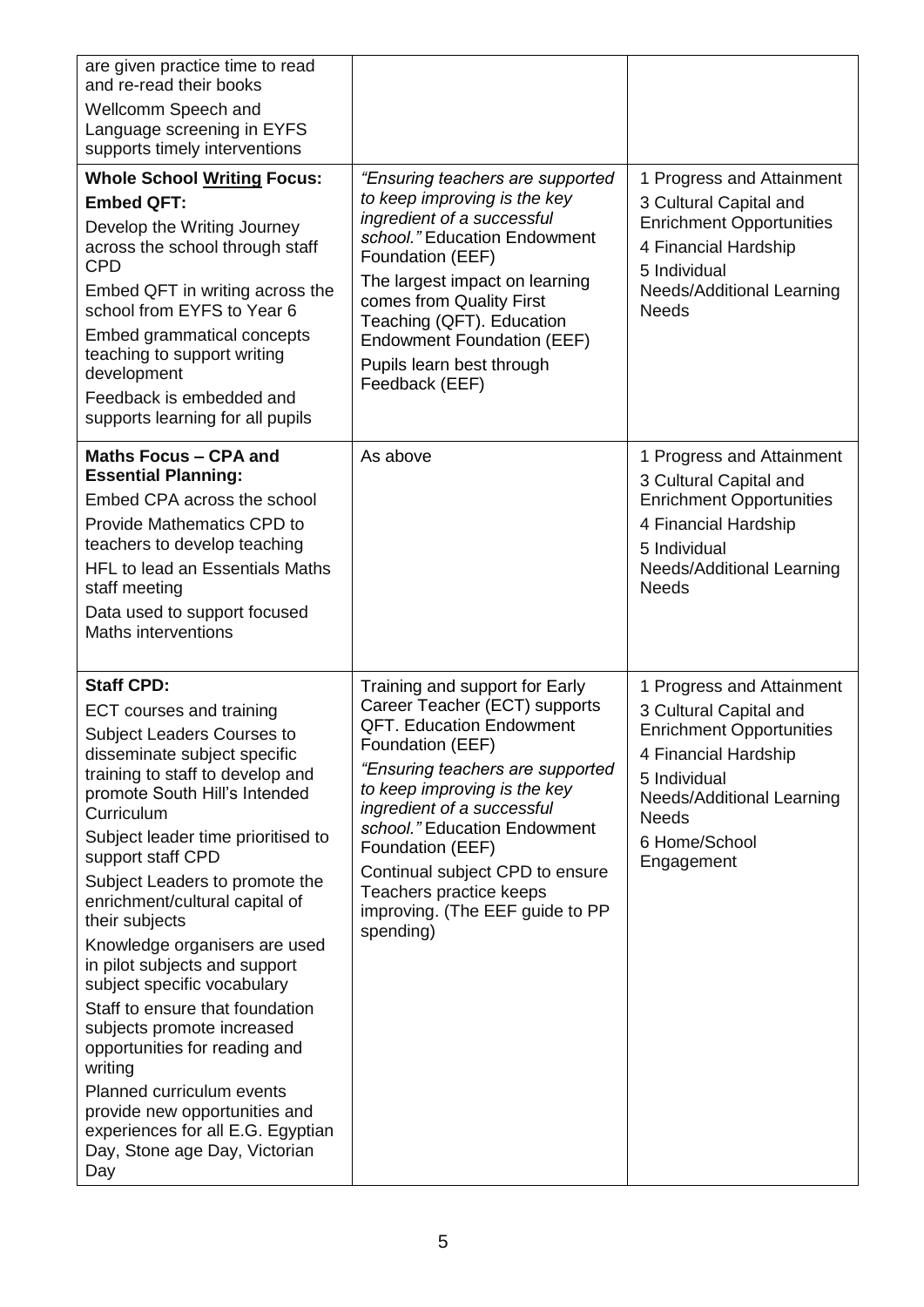### **Targeted academic support (e.g. one-to-one support structured interventions)**

#### **Budgeted cost: £41, 885**

| <b>Activity</b>                                                                                                                                                                                                                                                                                                                                                                                                                                                                                                                                                                                                                                                                                                              | <b>Evidence that supports this</b><br>approach                                                                                                                                                                                                                                                                       | <b>Challenge</b><br>number(s)<br>addressed                                                                                                                                                                |
|------------------------------------------------------------------------------------------------------------------------------------------------------------------------------------------------------------------------------------------------------------------------------------------------------------------------------------------------------------------------------------------------------------------------------------------------------------------------------------------------------------------------------------------------------------------------------------------------------------------------------------------------------------------------------------------------------------------------------|----------------------------------------------------------------------------------------------------------------------------------------------------------------------------------------------------------------------------------------------------------------------------------------------------------------------|-----------------------------------------------------------------------------------------------------------------------------------------------------------------------------------------------------------|
| <b>APP Meetings to target</b><br><b>Interventions and support</b><br>Increased focus on attainment<br>of disadvantaged children in<br>termly pupil progress meetings<br>for Core subjects leading to<br>QFT to support progress and<br>targeted interventions<br>Subject Leaders to support staff<br>in delivering a consistent, daily<br>diet of learning<br><b>Lesson Studies focus</b><br>monitoring 'through the eyes of<br>a pupil.'<br>Pupils targeted through RWI<br>interventions, EYFS phonics<br>booster sessions and phonics<br>links to learning to support PPG<br>pupils to pass the Phonics<br>screening<br>Additional resources purchased<br>to support early reading and<br>given to families to use at home | Learning in smaller numbers<br>'makes a difference to learning in<br>the classroom.' (EEF)<br>If our pupils are confident<br>readers, they can access other<br>areas of the curriculum more<br>easily.<br>'The curriculum ensures that<br>pupils read at age-appropriate<br>levels.' (Ofsted Inspection<br>Handbook) | 1 Progress and<br>Attainment<br>3 Cultural Capital and<br>Enrichment<br>Opportunities<br>4 Financial Hardship<br>5 Individual<br>Needs/Additional<br><b>Learning Needs</b><br>6 Home/School<br>Engagement |
| <b>Lexia Intervention</b><br>Lexia provision purchased and<br>training provided to support<br>targeted pupils with reading,<br>writing and speaking<br>confidence                                                                                                                                                                                                                                                                                                                                                                                                                                                                                                                                                            | If our pupils are confident<br>readers, they can access other<br>areas of the curriculum more<br>easily.<br>'The curriculum ensures that<br>pupils read at age-appropriate<br>levels.' (Ofsted Inspection<br>Handbook)                                                                                               | 1 Progress and<br>Attainment<br>3 Cultural Capital and<br>Enrichment<br>Opportunities<br>4 Financial Hardship<br>5 Individual<br>Needs/Additional<br><b>Learning Needs</b>                                |
| <b>Targeted Reading Support</b><br>1:1 Reading practice for all<br>PPG pupils<br>Library Morning Club to support<br>additional reading for targeted<br>pupils<br>To close the attendance gap<br>between PPG pupils and non<br>PPG pupils                                                                                                                                                                                                                                                                                                                                                                                                                                                                                     | If our pupils are confident<br>readers, they can access other<br>areas of the curriculum more<br>easily.<br>'The curriculum ensures that<br>pupils read at age-appropriate<br>levels.' (Ofsted Inspection<br>Handbook)                                                                                               | 1 Progress and<br>Attainment<br>2 Attendance and<br>Punctuality<br>3 Cultural Capital and<br>Enrichment<br>Opportunities<br>5 Individual<br>Needs/Additional<br><b>Learning Needs</b>                     |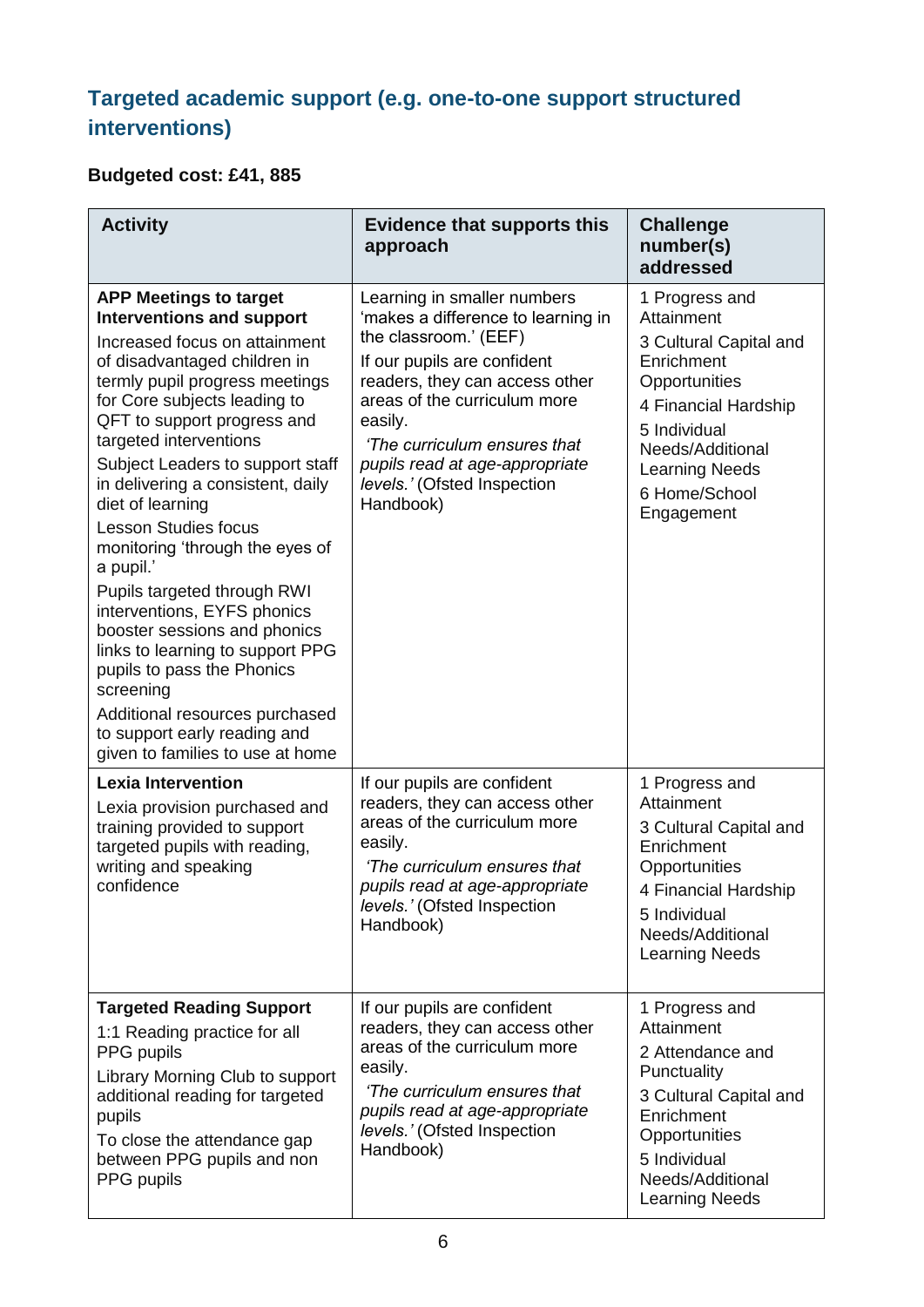| <b>Feedback (Green Pen Time)</b><br>This to be embedded in all<br>areas of learning with an<br>emphasis on Core Subjects<br>Support staff to embed<br>Feedback to pupils and make<br>Green Pen comments as part<br>of their daily practice                                                                | Feedback in lessons supports<br>pupils learning at the time of<br>impact<br>Misconceptions addressed,<br>scaffolds provided, work<br>modelled, VF given to move<br>learning on<br>Feedback is rated as the top<br>priority in 'making a difference in<br>the classroom.' EEF | 1 Progress and<br>Attainment<br>3 Cultural Capital and<br>Enrichment<br>Opportunities<br>5 Individual<br>Needs/Additional<br><b>Learning Needs</b>                                                                                           |
|-----------------------------------------------------------------------------------------------------------------------------------------------------------------------------------------------------------------------------------------------------------------------------------------------------------|------------------------------------------------------------------------------------------------------------------------------------------------------------------------------------------------------------------------------------------------------------------------------|----------------------------------------------------------------------------------------------------------------------------------------------------------------------------------------------------------------------------------------------|
| <b>Morning Games Club,</b><br><b>Library Club and Breakfast</b><br>club<br>Disadvantaged pupils being<br>given free access to morning<br>clubs and after school clubs                                                                                                                                     | This helps to close the<br>attendance gaps between PPG<br>and non PPG pupils                                                                                                                                                                                                 | 1 Progress and<br>Attainment<br>2 Attendance and<br>Punctuality<br>3 Cultural Capital and<br>Enrichment<br>Opportunities<br>4 Financial Hardship<br>5 Individual<br>Needs/Additional<br><b>Learning Needs</b><br>6 Home/School<br>Engagement |
| <b>Aspirations</b><br>Widen and raise attainment of<br>disadvantaged pupils through a<br>creative curriculum full of<br>enrichment opportunities<br>Teachers carefully plan for<br>pupils to gain a range of<br>experiences<br>Teachers link learning to<br>Reading and Writing in<br>foundation subjects | QFT and lessons that enliven<br>learning supports all pupils to<br>make progress                                                                                                                                                                                             | 1 Progress and<br>Attainment<br>2 Attendance and<br>Punctuality<br>3 Cultural Capital and<br>Enrichment<br>Opportunities<br>4 Financial Hardship                                                                                             |

### **Wider strategies (for example, related to attendance, behaviour, wellbeing)**

#### **Budgeted cost: £ 62, 817**

| <b>Activity</b>                                                                                              | <b>Evidence that supports this</b><br>approach                                                  | <b>Challenge</b><br>number(s)<br>addressed           |
|--------------------------------------------------------------------------------------------------------------|-------------------------------------------------------------------------------------------------|------------------------------------------------------|
| <b>Additional Learning Needs</b><br>Inclusion Manager to support<br>and target individual needs of<br>pupils | Targetted and tailored support<br>offers pupils the best opportunity<br>for progress to be made | 1 Progress and<br>Attainment<br>4 Financial Hardship |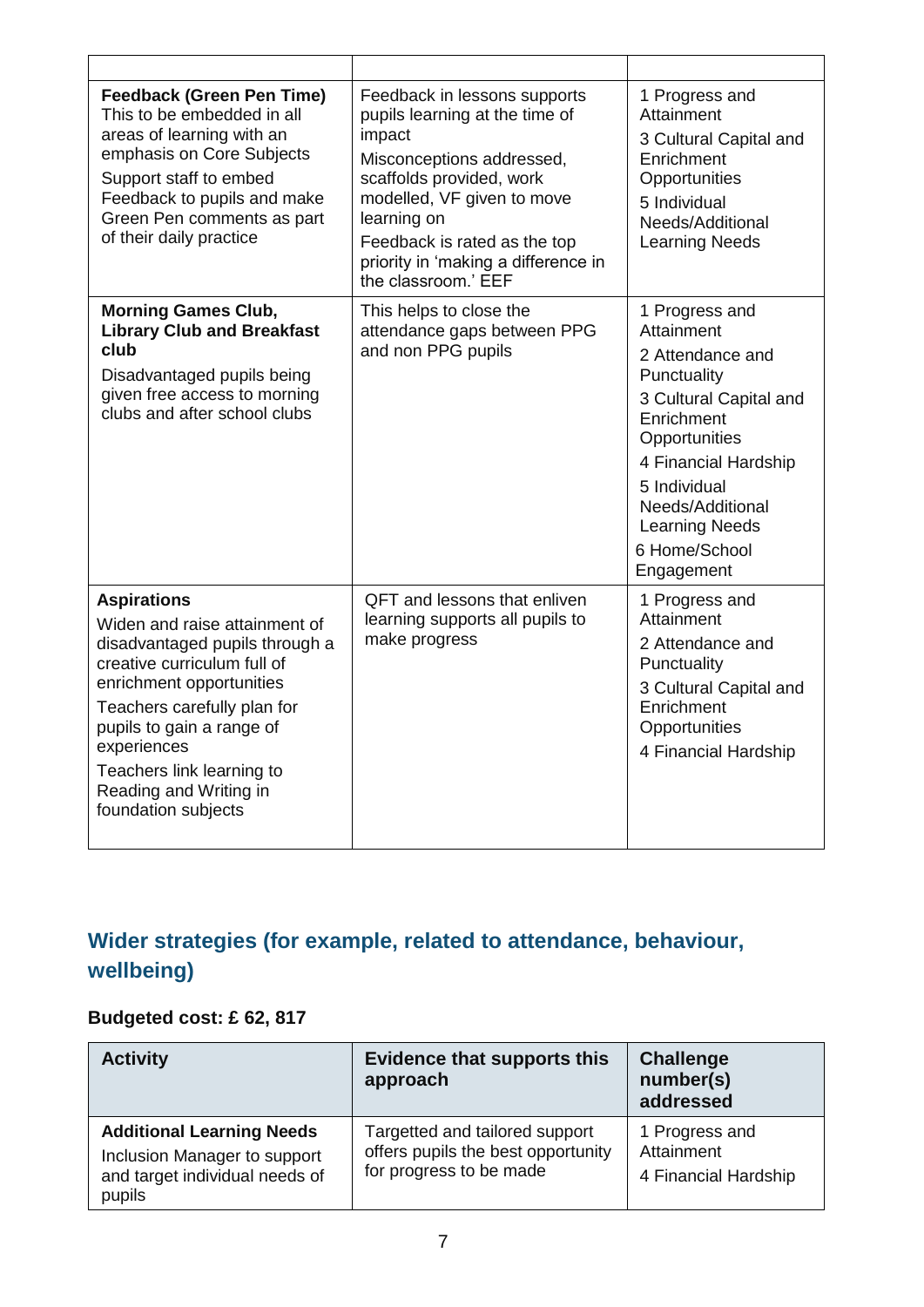| TAs trained to support<br>interventions for pupils<br>e.g. Wellcomm, Lexia, pupil<br>passports<br>An intervention TA/INCO<br>support assistant employed to<br>support required interventions<br>across the school                                                                                                                          |                                                                                                                                  | 5 Individual<br>Needs/Additional<br><b>Learning Needs</b>                                                                                                                                                                                    |
|--------------------------------------------------------------------------------------------------------------------------------------------------------------------------------------------------------------------------------------------------------------------------------------------------------------------------------------------|----------------------------------------------------------------------------------------------------------------------------------|----------------------------------------------------------------------------------------------------------------------------------------------------------------------------------------------------------------------------------------------|
| <b>Enrichment</b><br>Disadvantaged pupils<br>supported through subsidised<br>enrichment clubs (Music,<br>Sport)<br><b>Trips subsidised</b><br>Support with uniform and<br>equipment                                                                                                                                                        | Providing support beyond the<br>classroom successfully builds<br>relationships and trust with<br>home and school                 | 3 Cultural Capital and<br>Enrichment<br>Opportunities<br>4 Financial Hardship<br>5 Individual<br>Needs/Additional<br><b>Learning Needs</b><br>6 Home/School<br>Engagement                                                                    |
| <b>Individual Needs:</b><br>Provision provided in house to<br>support and develop wellbeing<br>to support the growing needs<br>of disadvantaged pupils across<br>the school:<br>-Learning mentor<br>-nurture club leaders<br>-School counsellor<br>-Wellbeing lead<br>-Play therapist<br>-Forest Schools lead<br>-Family and Pupil Support | It is important to build the self-<br>esteem of disadvantaged pupils<br>that may have low learning<br>capability and self-regard | 1 Progress and<br>Attainment<br>2 Attendance and<br>Punctuality<br>3 Cultural Capital and<br>Enrichment<br>Opportunities<br>4 Financial Hardship<br>5 Individual<br>Needs/Additional<br><b>Learning Needs</b><br>6 Home/School<br>Engagement |

# **Total budgeted cost: £120, 957**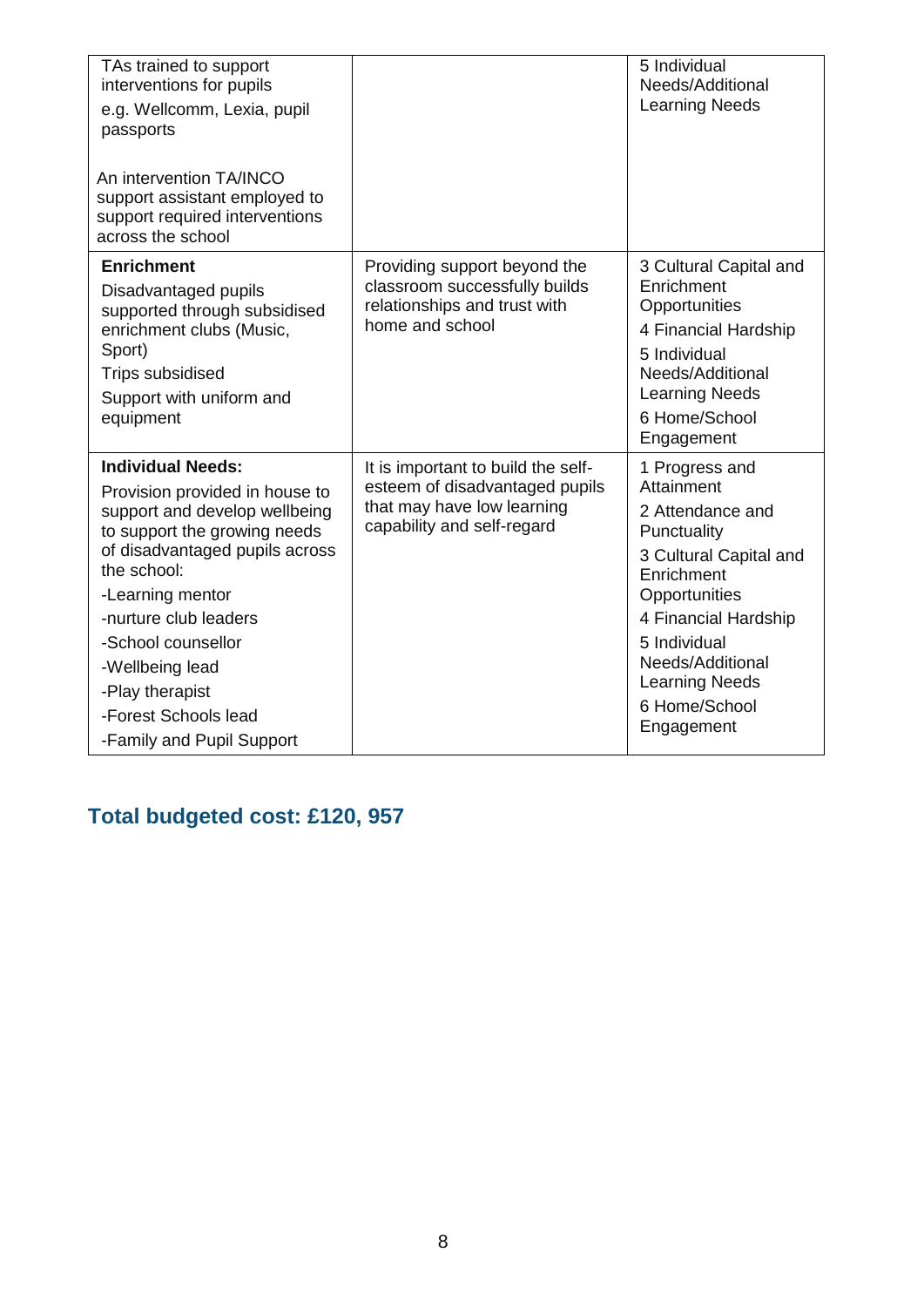# **Further information**

A Pupil Premium **Matrix** has been introduced in 2021-2022 to monitor the individual needs of pupils and to check and track Pupil Premium Spending and ensure our pupils benefit from a tailored approach and ample provision. Staff produce a Pupil Premium **Portfolio** to evidence progress and learning of a chosen pupil to check attainment and progress over time. Staff produce **case studies** to support and evidence pupils who make small steps of progress but whose progress can be measured in different ways.

The addition of a **morning Library club**, **brand new breakfast club** accompany our already successful, **Morning Games Club, Nurture club, After school club and various sports clubs. Choir, Violin enrichment and Rock Steady Music Band** target our Pupil Premium pupils.

Our new **Forest Schools** provision supports the wellbeing of all our pupils allowing them to access outdoor learning.

#### **Part B: Review of outcomes in the previous academic year**

### **Pupil premium strategy outcomes 2020-2021**

This details the impact that our pupil premium activity had on pupils in the 2020 to 2021 academic year.

| <b>Desired outcome</b>                                                                             | Chosen action / approach                                                                                                                                                                                                                                                                                                                                                                                                                         | <b>Review of outcomes</b>                                                                                                                                                                                                                                                                                                                                                                                                                                                                                                                                                         |
|----------------------------------------------------------------------------------------------------|--------------------------------------------------------------------------------------------------------------------------------------------------------------------------------------------------------------------------------------------------------------------------------------------------------------------------------------------------------------------------------------------------------------------------------------------------|-----------------------------------------------------------------------------------------------------------------------------------------------------------------------------------------------------------------------------------------------------------------------------------------------------------------------------------------------------------------------------------------------------------------------------------------------------------------------------------------------------------------------------------------------------------------------------------|
| <b>Quality Teaching</b><br>for All<br>Improve CIL skills in Re-<br>ception for the PP pupils.      | -Staff training to support this<br>area.<br>-WELLCOMM initiative to sup-<br>port speech and language in the<br>EYFS setting - trained staff<br>-Guided Reading sessions to be<br>embedded in EYFS setting.<br>-EYFS leadership to address this<br>through CPD for staff and in the<br>-APP meetings for EYFS children.                                                                                                                           | This is ongoing to invest money and time into developing children's vo-<br>cabulary which in turn supports their phonics, reading and writing.<br>The WELLCOMM initiative offers an excellent assessment tool and in-<br>tervention to support communication in the EYFS setting for identified<br>pupils with impact made.<br>Read Write Inc. termly assessment used as evidence of a robust phon-<br>ics system which in turn can support the development of vocabulary<br>and communication – Whilst pupils are able to read sounds, the focus<br>now needs to be on blending. |
| To increase the percent-<br>age of PPG pupils making<br>positive progress in the<br>Core subjects. | -Baseline Assessments and APP<br>meetings identify pupils at risk.<br>These pupils are then put into a<br>weekly intervention to support<br>closing gaps.<br>-Teachers to ensure pupils are in<br>a weekly intervention for the<br>core subjects (if needed) in<br>which a focused session is ac-<br>cessed, supporting individual<br>needs carried out by the class<br>TA.<br>-PP leads will identify pupils re-<br>quiring additional support. | The school closures of Summer 2020 and Spring 2021 as well as the re-<br>strictions placed on schools meant that the school had to<br>change some approaches.<br>Good work in identifying gaps and some interventions took place.<br>TA's supported target pupils through interventions in core lessons                                                                                                                                                                                                                                                                           |